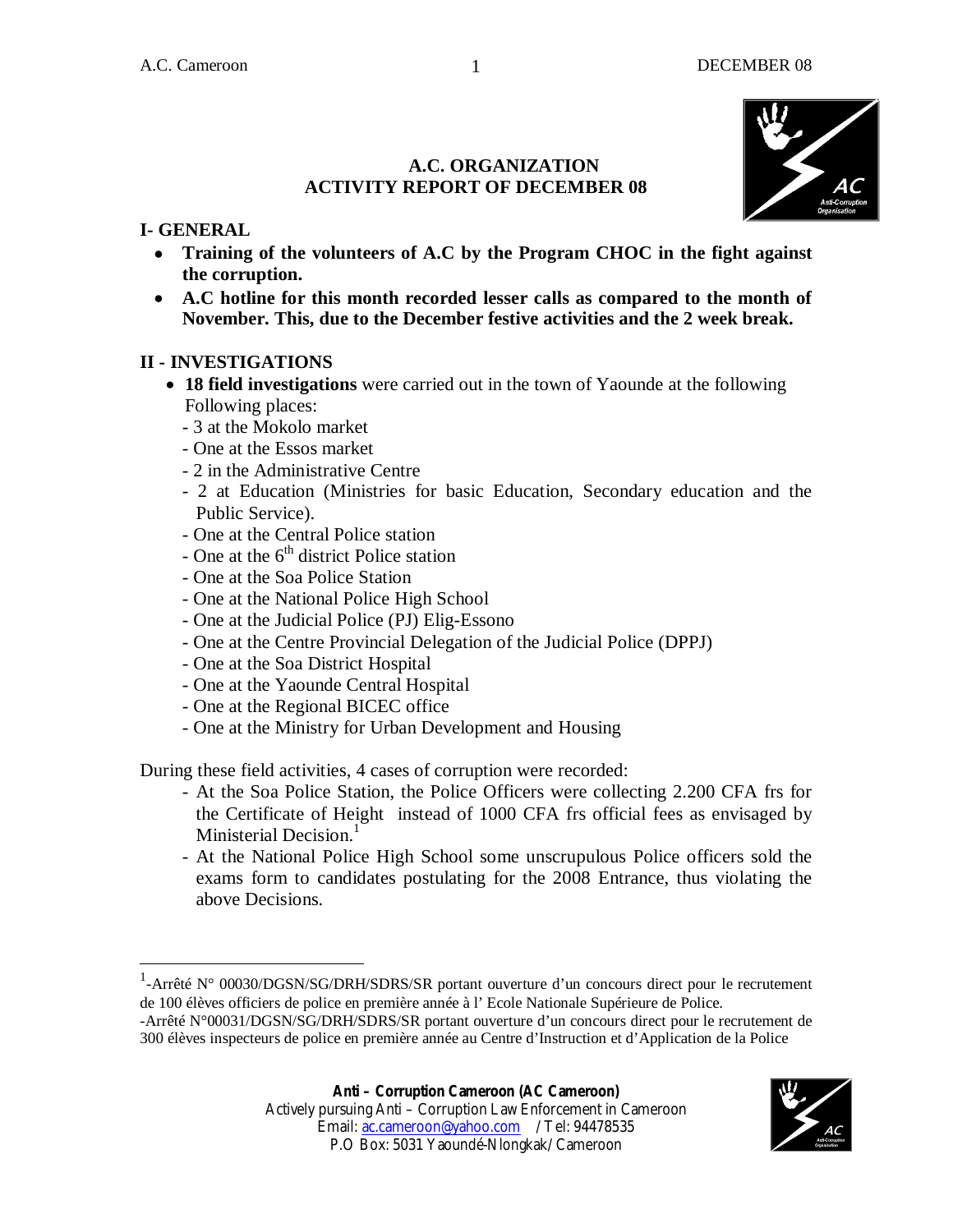- At the Yaounde Central Hospital the staff on duty was collecting 1.900 CFA frs in order to establish a Medical certificate instead of 900 CFA frs as envisaged by the above Decisions.
- At the Soa District Hospital the staff on duty was collecting 1.500 CFA frs to establish a Medical certificate instead of 900 CFA frs as previewed by the Decisions sited above.
- **14 calls were recorded on the** A.C. Org Cameroon **hotline**:
	- 5 calls were on corruption;
	- 2 called for counselling;
	- 7 calls could not be traced.
- **119 posters** were pasted at 4 different places namely: the administrative centre of Yaounde, Education, the Mokolo and Essos markets.
- **72 additional posters** were distributed in 2 places namely: the Mokolo market and the Central market both in Yaounde.

# **III- LEGAL**

- A.C held 2 Meetings with Barrister Keutcha, a collaborator of Barrister Ngongang, bailiff in Yaounde with an aim of coming up with:
- A report on a housing problem raised by ADDEC;
- A report with AC for the problem of corruption at the Yaounde Central Hospital inline with the Entrance Examination into the Higher National Police School.

# **IV- MEDIA**

 4 meetings with SKY ONE Radio in order to get into direct contact with the victims of the corruption through their program "Tribunal".

# **V- HUMAN RESOURCES**

AC Director worked on the possibility of recruiting a Coordinator.

# **VI- RELATION WITH INSTITUTIONS**

 2 AC Volunteers took part in a 04 day seminar organized by the UNDP CHOC Programme to train young Cameroonians on corruption.

# **VII- RELATION WITH NGOs**

- One meeting was held between A.C and ACDIC with an aim of getting into contact with victims of corruption.
- AC held a meeting with the Association for the Defence of the Rights of Cameroonian Students (ADDEC) to examine the difficulties encountered in regrouping the victims of the Advanced School of Mass Communication (ASMAC).
- A tripartite meeting was held between AC, the Association for the Defence of the Rights of Cameroonian Students (ADDEC) and the Lawyer of ADDEC concerning ADDEC case against the Director of Advanced School of Mass Communication (ASMAC).

#### **Anti – Corruption Cameroon (AC Cameroon)**

Actively pursuing Anti – Corruption Law Enforcement in Cameroon Email: ac.cameroon@yahoo.com / Tel: 94478535 P.O Box: 5031 Yaoundé-Nlongkak/ Cameroon